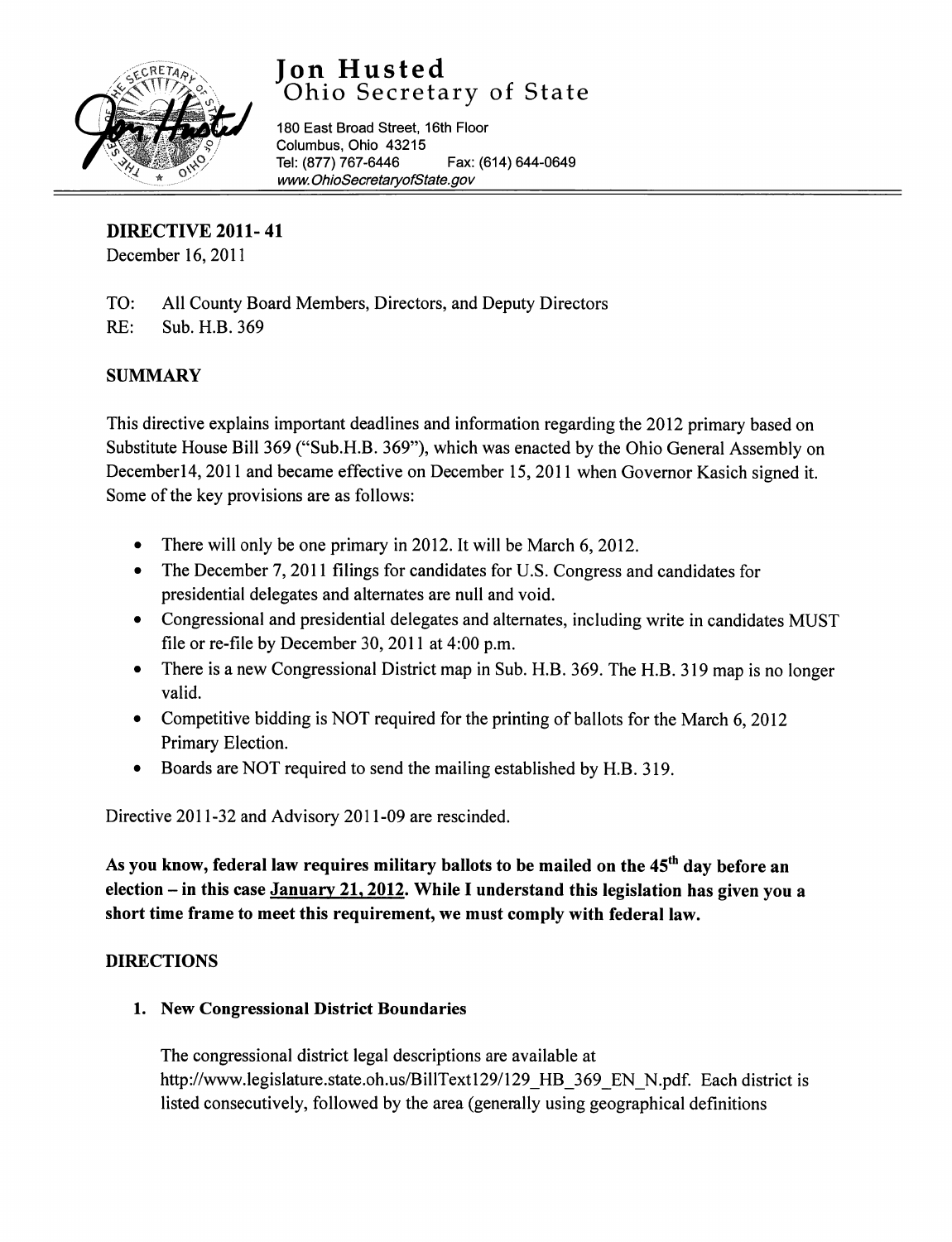=

established by the US Census Bureau). If your county has GIS capabilities, the shape and equivalency files are available for download at http://www.sos.state.oh.us/SOS/reshape/Congressional/EnactedMap.aspx.

Each county board of elections must update its voter registration system (VRS) so that the new district information is applied to the database and every voter is properly assigned to the correct congressional district. If a county VRS has a street or block segment/range database, then that portion of the county VRS must be updated as well.

The act of updating the county VRS should automatically update the record in the statewide voter registration database (SWVRD). If there are steps that you must take using your local VRS to initiate the transmission of a packet to update the SWVRD, be certain to do so. Please contact your county VRS vendor for system specific information or Caitlin Decatur or Robin Fields at the Secretary of State's office if you have questions about updating the SWVRD.

Once the county VRS has been updated, you will need to update your voting system's central tabulating system to reflect the new districts.

All boards of elections must complete the updating of the county VRS, the SWVRD, and the county's voting system central tabulating system no later than Friday, January 6, 2012.

#### 2. The only Primary Election Date in 2012 is March 6, 2012

Sub. H.B. 369 consolidates the March 6, 2012 and June 12,2012 primary elections. The only primary election in 2012 will be held on March 6, 2012. Presidential delegates and alternates, candidates for party nomination for U.S. Senate, U.S. Congress, Ohio General Assembly (State House and State Senate), County Commissioner, Prosecuting Attorney, etc. will all appear on the March 6, 2012 ballot. Questions, issues, and liquor options that filed valid petitions or resolutions on or before December 7,2011 may appear on the March 6, 2012 ballot.

The opportunity for an August special election is reconstituted. The filing deadline for the August 7,2012 special election is May 9, 2012.

### 3. Presidential Delegates and Alternates and U.S. Congress Candidates for party nomination must file or re-file by 4:00 p.m. on December 30, 2011

Any petitions filed by a presidential delegate or alternate or candidate for party nomination for U.S. Congress are declared null and void by operation of Sub. H.B. 369. Boards must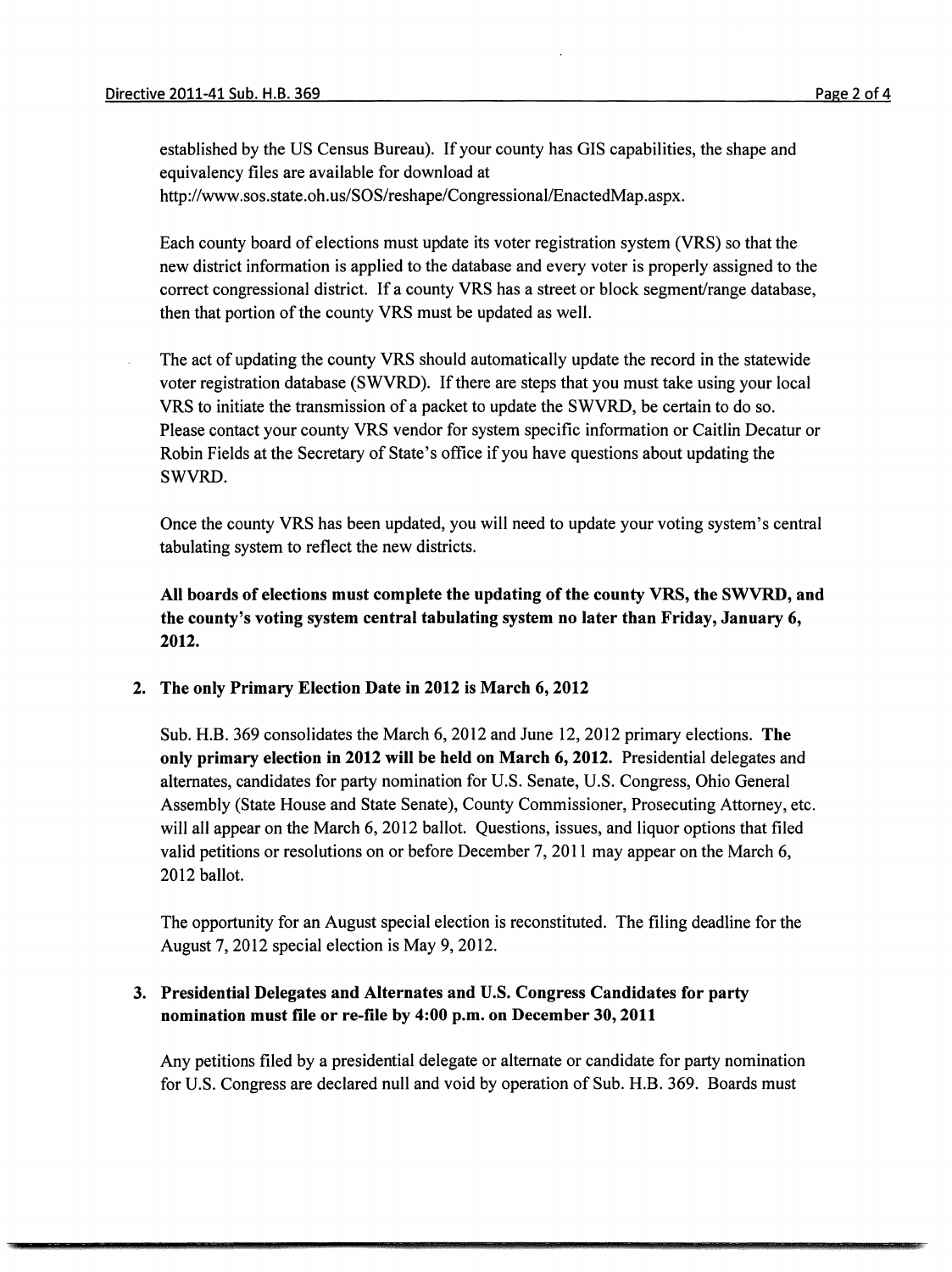December 7<sup>1</sup>. Presidential delegates and alternates do not pay a filing fee. "promptly" refund filing fees paid by candidates for U.S. Congress who filed on or before

Presidential delegates and alternates and candidates for party nomination for U.S. Congress - including write-in candidates - must file new petitions not later 4 p.m. on December 30, 2011 (67 days before the March 6,2012 Primary Election). Candidates should use SOS Form 2-E (http://www.sos.state.oh.us/sos/upload/elections/forms/2-E.pdf) even though the form states that the filing deadline is 90 days before the primary election.

The only change of majority county for the congressional districts map enacted in Sub. H.B. 369 is in the  $4<sup>th</sup>$  Congressional District from Allen to Lorain County.

The majority county list is as follows:

| 1. Hamilton   | 7.  | <b>Stark</b>  | 13. | Summit   |
|---------------|-----|---------------|-----|----------|
| 2. Hamilton   | 8.  | <b>Butler</b> | 14. | Lake     |
| 3. Franklin   | 9.  | Cuyahoga      | 15. | Franklin |
| 4. Lorain     | 10. | Montgomery    | 16. | Cuyahoga |
| 5. Lucas      | 11. | Cuyahoga      |     |          |
| 6. Columbiana | 12. | Franklin      |     |          |

Majority county boards of election MUST be open on Friday, December 30, 2011 at least until 4 p.m. to facilitate the filing deadline.

In addition to the 4 p.m. December 30,2011 filing deadline, pursuant to Section 3 of Sub. H.B. 369, the Secretary of State establishes the following deadlines:

- Wednesday, January 4 Boards of elections must certify the validity and sufficiency of partisan candidate's petitions for U.S. Congress and presidential delegates and alternates to a party's national nominating convention;
- Friday, January  $6$  Protests against partisan candidates for U.S. Congress (including write-in party candidates for U.S. Congress) must be filed by noon.
- Wednesday, January 11 Form of official ballots must be certified by Secretary of State to boards of elections AND boards of elections of most populous county of a multicounty congressional district must certify names of candidates to other boards of elections2

 $<sup>1</sup>$  Sub. H.B. 369, Section 3, Division C</sup>

 $2$  Boards of elections of most populous county of a multi-county district (other than a congressional district) must certify names of candidates / ballot issues to other boards of elections by Tuesday, December 27, 2011, the  $72<sup>nd</sup>$  day